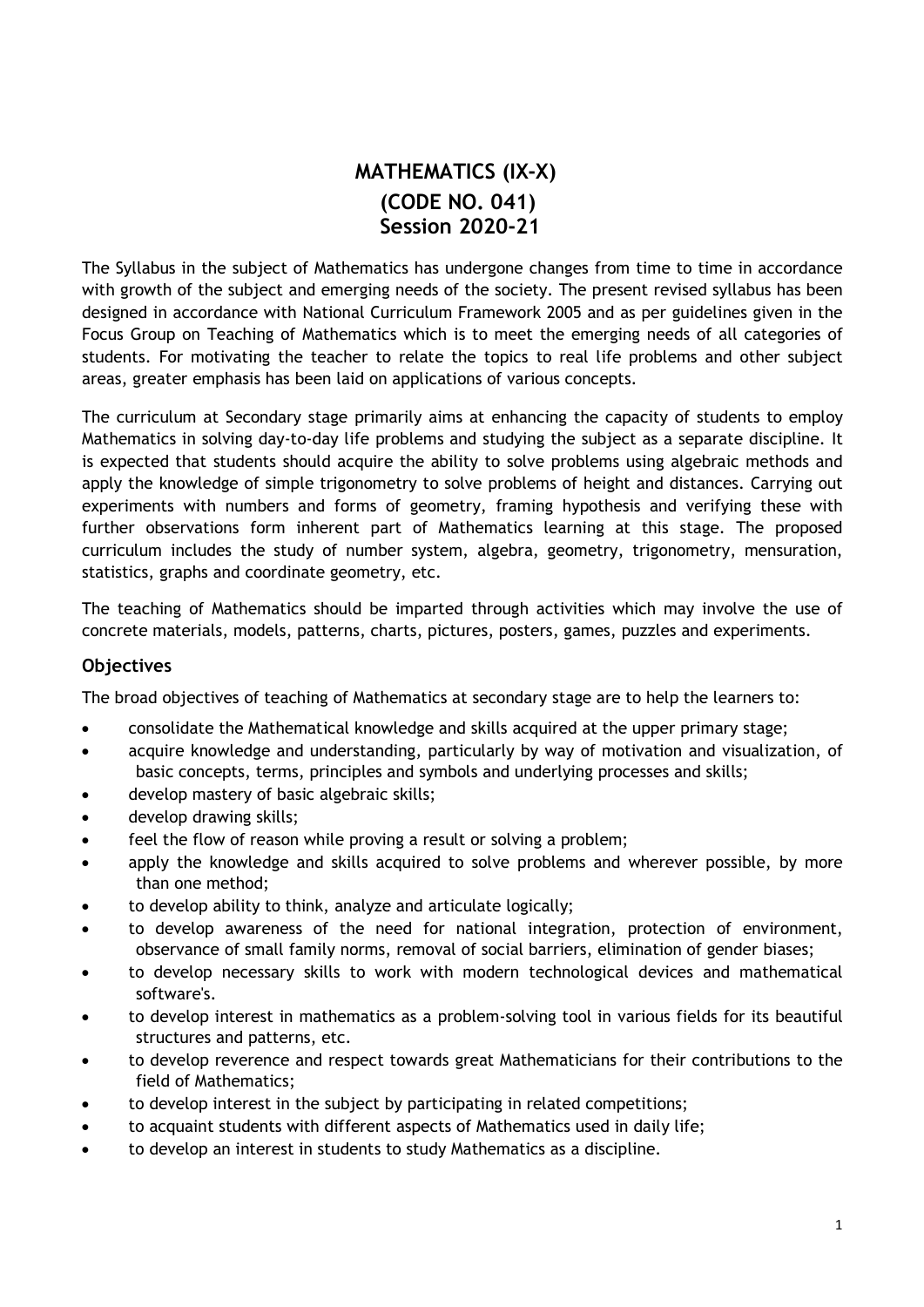# COURSE STRUCTURE CLASS –IX

| <b>Units</b> | <b>Unit Name</b>                    | <b>Marks</b> |
|--------------|-------------------------------------|--------------|
|              |                                     |              |
|              | <b>NUMBER SYSTEMS</b>               | 08           |
| Ш            | ALGEBRA                             | 17           |
| Ш            | <b>COORDINATE GEOMETRY</b>          | 04           |
| IV           | <b>GEOMETRY</b>                     | 28           |
|              | <b>MENSURATION</b>                  | 13           |
| ٧ı           | <b>STATISTICS &amp; PROBABILITY</b> | 10           |
|              | Total                               | 80           |

# UNIT I: NUMBER SYSTEMS

# 1. REAL NUMBERS (16 Periods)

- 1. Review of representation of natural numbers, integers, rational numbers on the number line. Representation of terminating / non-terminating recurring decimals onthe number line through successive magnification. Rational numbers as recurring/ terminating decimals. Operations on real numbers.
- 2. Examples of non-recurring/non-terminating decimals. Existence of non-rational numbers (irrational numbers) such as  $\sqrt{2}$ ,  $\sqrt{3}$  and their representation on the number line. Explaining that every real number is represented by a unique point on the number line and conversely, viz. every point on the number line represents a unique real number.
- 3. Definition of nth root of a real number.
- 4. Rationalization (with precise meaning) of real numbers of the type

and  $\frac{1}{n}$  (and their combinations) where x and y are natural number and a and b are integers.

5. Recall of laws of exponents with integral powers. Rational exponents with positive real bases (to be done by particular cases, allowing learner to arrive at the general laws.)

# UNIT II: ALGEBRA

## 1. POLYNOMIALS (23) Periods

Definition of a polynomial in one variable, with examples and counter examples. Coefficients of a polynomial, terms of a polynomial and zero polynomial. Degree of a polynomial. Constant, linear, quadratic and cubic polynomials. Monomials, binomials, trinomials. Factors and multiples. Zeros of a polynomial. Motivate and State the Remainder Theorem with examples. Statement and proof of the Factor Theorem. Factorization of  $ax^2 + bx + c$ ,  $a \ne 0$  where a, b and c are real numbers, and of cubic polynomials using the Factor Theorem.

Recall of algebraic expressions and identities. Verification of identities:  $(x + y + z)^2 = x^2 + y^2 + z^2 + 2xy + 2yz + 2zx$ <br>  $(x \pm y)^3 = x^3 \pm y^3 \pm 3xy (x \pm y)$ <br>  $x^3 \pm y^3 = (x \pm y) (x^2 \mp xy + y^2)$  $x^3 + y^3 + z^3 - 3xyz = (x + y + z)(x^2 + y^2 + z^2 - xy - yz - zx)$ and their use in factorization of polynomials.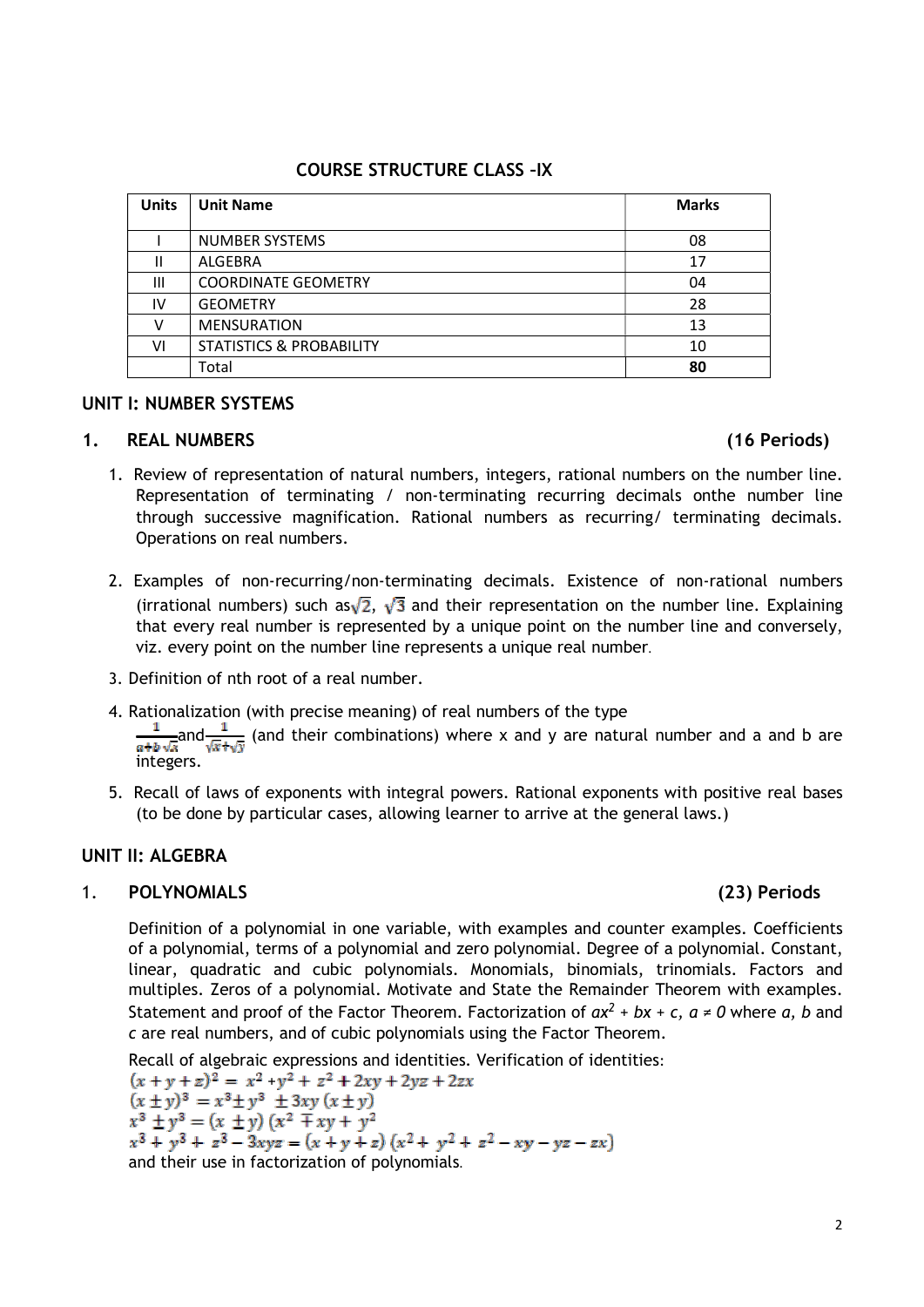## 2. LINEAR EQUATIONS IN TWO VARIABLES (14) Periods

Recall of linear equations in one variable. Introduction to the equation in two variables. Focus on linear equations of the type ax+by+c=0. Explain that a linear equation in two variables has infinitely many solutions and justify their being written as ordered pairs of real numbers, plotting them and showing that they lie on a line. Graph of linear equations in two variables. Examples, problems from real life, including problems on Ratio and Proportion and with algebraic and graphical solutions being done simultaneously.

## UNIT III: COORDINATE GEOMETRY

## COORDINATE GEOMETRY (6) Periods

The Cartesian plane, coordinates of a point, names and terms associated with the coordinate plane, notations, plotting points in the plane.

## UNIT IV: GEOMETRY

## 1. INTRODUCTION TO EUCLID'S GEOMETRY (Not for assessment) (6) Periods

History - Geometry in India and Euclid's geometry. Euclid's method of formalizing observed phenomenon into rigorous Mathematics with definitions, common/obvious notions, axioms/postulates and theorems. The five postulates of Euclid. Equivalent versions of the fifth postulate. Showing the relationship between axiom and theorem, for example:

(Axiom) 1. Given two distinct points, there exists one and only one line through them. (Theorem) 2. (Prove) Two distinct lines cannot have more than one point in common.

## 2. LINES AND ANGLES (13) Periods

- 1. (Motivate) If a ray stands on a line, then the sum of the two adjacent angles so formed is 180<sup>o</sup> and the converse.
- 2. (Prove) If two lines intersect, vertically opposite angles are equal.
- 3. (Motivate) Results on corresponding angles, alternate angles, interior angles when a transversal intersects two parallel lines.
- 4. (Motivate) Lines which are parallel to a given line are parallel.
- 5. (Prove) The sum of the angles of a triangle is  $180^\circ$ .
- 6. (Motivate) If a side of a triangle is produced, the exterior angle so formed is equal to the sum of the two interior opposite angles.

## 3. TRIANGLES (20) Periods

- 1. (Motivate) Two triangles are congruent if any two sides and the included angle of one triangle is equal to any two sides and the included angle of the other triangle (SAS Congruence).
- 2. (Prove) Two triangles are congruent if any two angles and the included side of one triangle is equal to any two angles and the included side of the other triangle (ASA Congruence).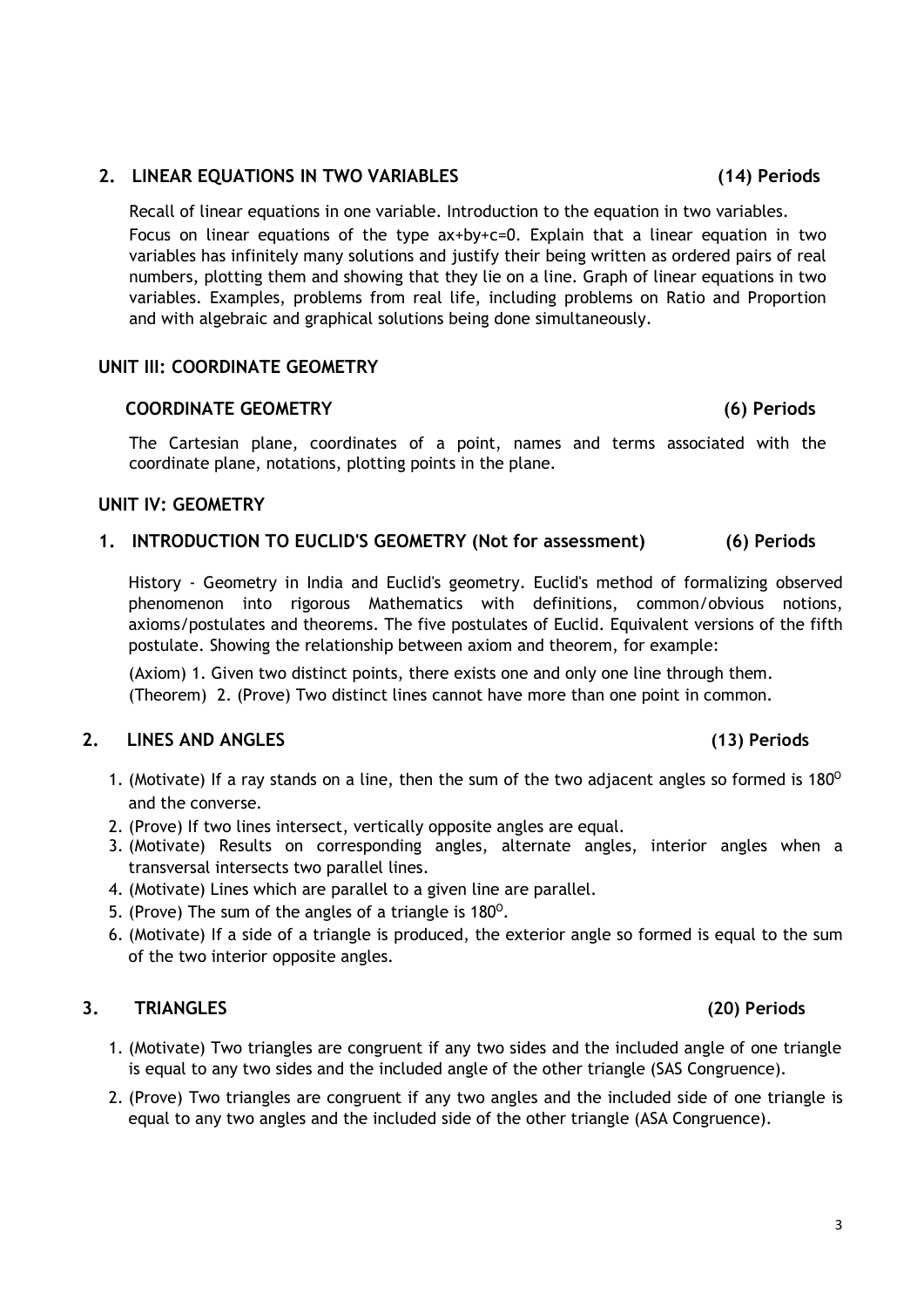- 3. (Motivate) Two triangles are congruent if the three sides of one triangle are equal to three sides of the other triangle (SSS Congruence).
- 4. (Motivate) Two right triangles are congruent if the hypotenuse and a side of one triangle are equal (respectively) to the hypotenuse and a side of the other triangle. (RHS Congruence)
- 5. (Prove) The angles opposite to equal sides of a triangle are equal.
- 6. (Motivate) The sides opposite to equal angles of a triangle are equal.
- 7. (Motivate) Triangle inequalities and relation between 'angle and facing side' inequalities in triangles.

## 4. QUADRILATERALS (10) Periods

- 1. (Prove) The diagonal divides a parallelogram into two congruent triangles.
- 2. (Motivate) In a parallelogram opposite sides are equal, and conversely.
- 3. (Motivate) In a parallelogram opposite angles are equal, and conversely.
- 4. (Motivate) A quadrilateral is a parallelogram if a pair of its opposite sides is parallel and equal.
- 5. (Motivate) In a parallelogram, the diagonals bisect each other and conversely.
- 6. (Motivate) In a triangle, the line segment joining the mid points of any two sides is parallel to the third side and in half of it and (motivate) its converse.

### 5. AREA (7) Periods

## Review concept of area, recall area of a rectangle.

- 1. (Prove) Parallelograms on the same base and between the same parallels have equal area.
- 2. (Motivate) Triangles on the same base (or equal bases) and between the same parallels are equal in area.

## 6. CIRCLES (15) Periods

Through examples, arrive at definition of circle and related concepts-radius, circumference, diameter, chord, arc, secant, sector, segment, subtended angle.

- 1. (Prove) Equal chords of a circle subtend equal angles at the center and (motivate) its converse.
- 2. (Motivate) The perpendicular from the center of a circle to a chord bisects the chord and conversely, the line drawn through the center of a circle to bisect a chord is perpendicular to the chord.
- 3. (Motivate) There is one and only one circle passing through three given non-collinear points.
- 4. (Motivate) Equal chords of a circle (or of congruent circles) are equidistant from the center (or their respective centers) and conversely.
- 5. (Prove) The angle subtended by an arc at the center is double the angle subtended by it at any point on the remaining part of the circle.
- 6. (Motivate) Angles in the same segment of a circle are equal.
- 7. (Motivate) If a line segment joining two points subtends equal angle at two other points lying on the same side of the line containing the segment, the four points lie on a circle.
- 8. (Motivate) The sum of either of the pair of the opposite angles of a cyclic quadrilateral is 180° and its converse.

### 4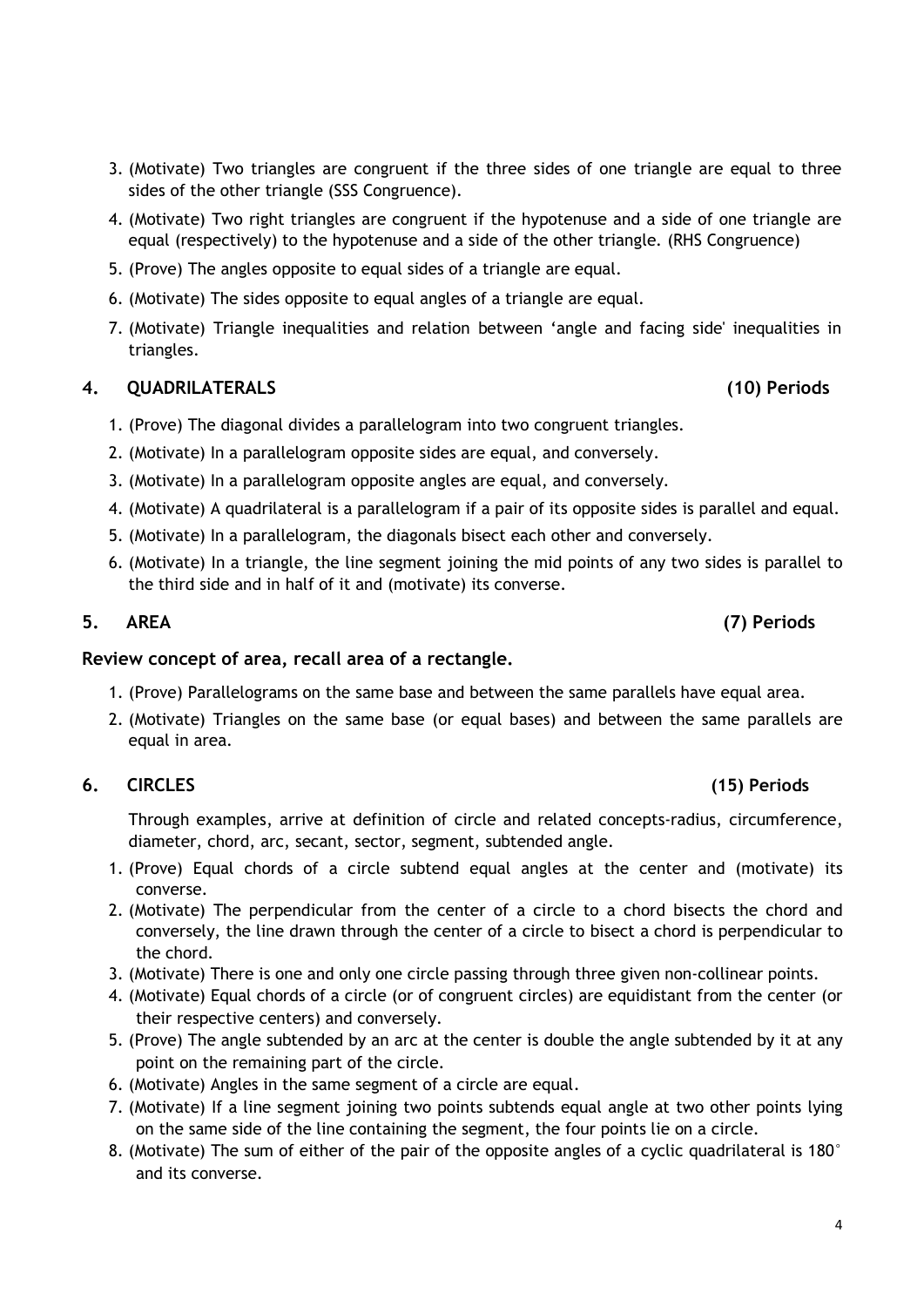# 7. CONSTRUCTIONS (10) Periods

- 1. Construction of bisectors of line segments and angles of measure  $60^{\circ}$ ,  $90^{\circ}$ ,  $45^{\circ}$  etc., equilateral triangles.
- 2. Construction of a triangle given its base, sum/difference of the other two sides and one base angle.
- 3. Construction of a triangle of given perimeter and base angles.

# UNIT V: MENSURATION

# 1. AREAS (4) Periods

Area of a triangle using Heron's formula (without proof) and its application in finding the area of a quadrilateral.

# 2. SURFACE AREAS AND VOLUMES (12) Periods

Surface areas and volumes of cubes, cuboids, spheres (including hemispheres) and right circular cylinders/cones.

# UNIT VI: STATISTICS & PROBABILITY

# 1. STATISTICS (13) Periods

Introduction to Statistics: Collection of data, presentation of data — tabular form, ungrouped / grouped, bar graphs, histograms (with varying base lengths), frequency polygons. Mean, median and mode of ungrouped data.

# 2. PROBABILITY (9) Periods

History, Repeated experiments and observed frequency approach to probability. Focus is on empirical probability. (A large amount of time to be devoted to groupand to individual activities to motivate the concept; the experiments to be drawn from real - life situations, and from examples used in the chapter on statistics).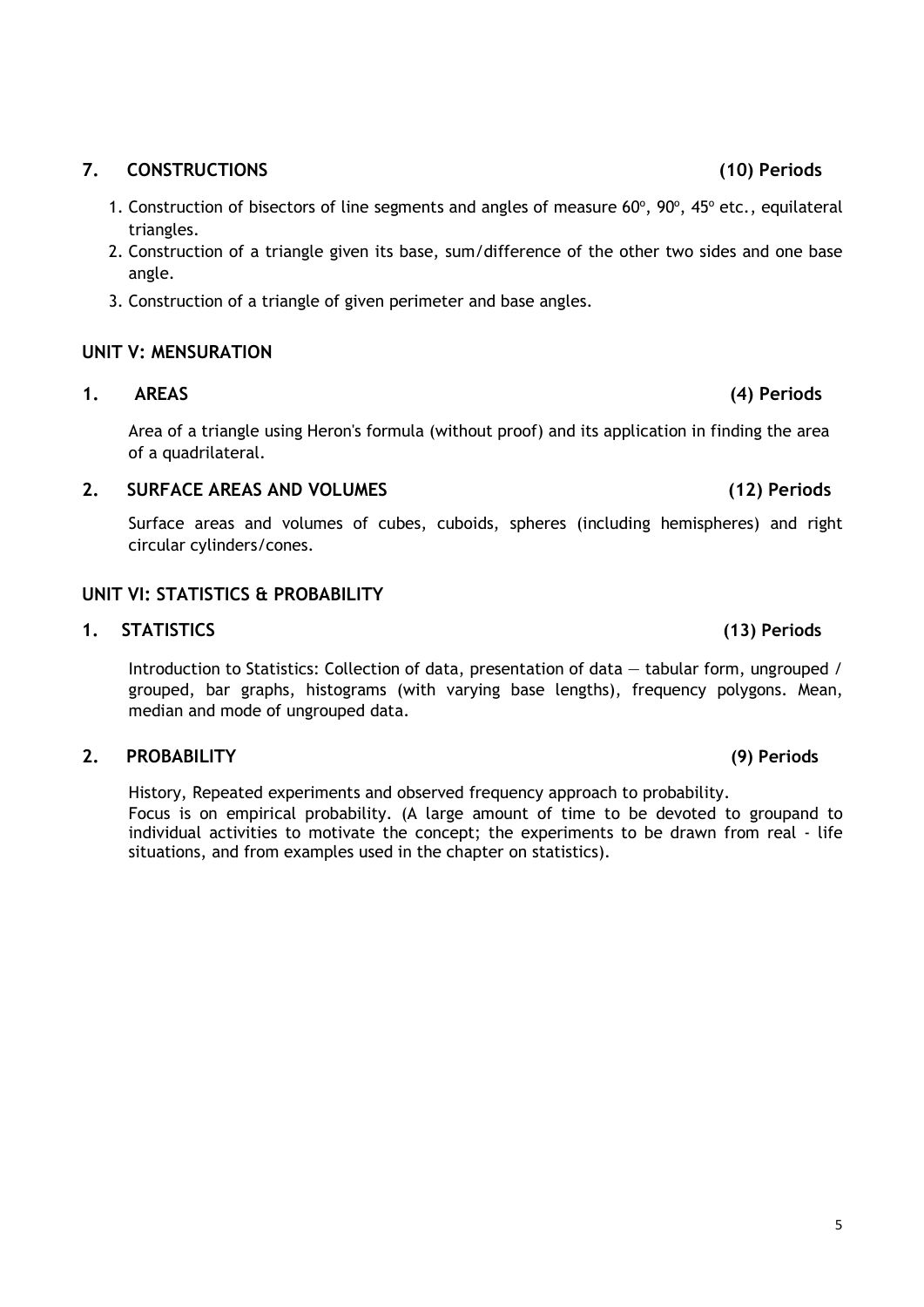### MATHEMATICS QUESTION PAPER DESIGN CLASS – IX (2020-21)

Time: 3 Hrs. Max. Marks: 80

| S.<br>No.      | <b>Typology of Questions</b>                                                                                                                                                                                                                                                                       | Total<br>Marks | $\frac{0}{0}$<br>Weightage<br>(approx.) |
|----------------|----------------------------------------------------------------------------------------------------------------------------------------------------------------------------------------------------------------------------------------------------------------------------------------------------|----------------|-----------------------------------------|
| 1              | Remembering: Exhibit memory of previously learned material by<br>recalling facts, terms, basic concepts, and answers.<br><b>Understanding:</b> Demonstrate understanding of facts and ideas by<br>organizing, comparing, translating, interpreting, giving descriptions,<br>and stating main ideas | 43             | 54                                      |
| $\overline{2}$ | Applying: Solve problems to new situations by applying acquired<br>knowledge, facts, techniques and rules in a different way.                                                                                                                                                                      | 19             | 24                                      |
|                | Analysing:<br>Examine and break information into parts by identifying motives or<br>Make<br>inferences and find evidence to<br>causes.<br>support<br>generalizations                                                                                                                               |                |                                         |
| 3              | Evaluating:<br>Present and defend opinions by making judgments about<br>information, validity of ideas, or quality of work based on a set of<br>criteria.                                                                                                                                          | 18             | 22                                      |
|                | <b>Creating:</b><br>Compile information together in a different way by combining<br>elements in a new pattern or proposing alternative solutions                                                                                                                                                   |                |                                         |
|                | <b>Total</b>                                                                                                                                                                                                                                                                                       | 80             | 100                                     |

| <b>INTERNAL ASSESSMENT</b>                                          | <b>20 MARKS</b> |
|---------------------------------------------------------------------|-----------------|
| Pen Paper Test and Multiple Assessment (5+5)                        | 10 Marks        |
| <sup>⊦</sup> Portfolio                                              | 05 Marks        |
| Lab Practical (Lab activities to be done from the prescribed books) | 05 Marks        |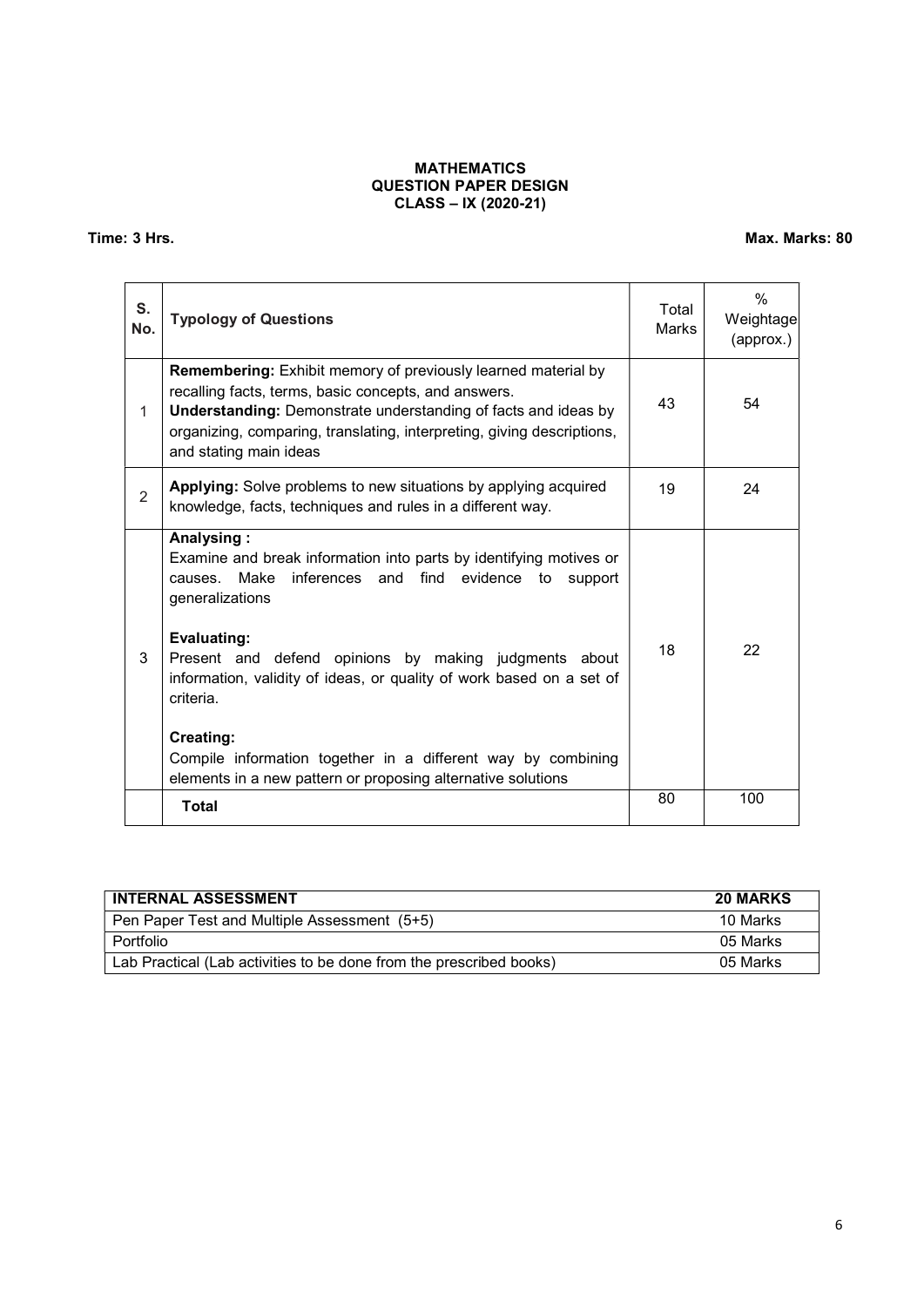# UNIT I: NUMBER SYSTEMS

# 1. REAL NUMBER (15) Periods

Euclid's division lemma, Fundamental Theorem of Arithmetic - statements after reviewing work done earlier and after illustrating and motivating through examples, Proofs of irrationality of  $\sqrt{2}$ ,  $\sqrt{3}$ ,  $\sqrt{5}$  Decimal representation of rational numbers interms of terminating/non-terminating recurring decimals.

# UNIT II: ALGEBRA

# 1. POLYNOMIALS (7) Periods

Zeros of a polynomial. Relationship between zeros and coefficients of quadratic polynomials. Statement and simple problems on division algorithm for polynomials with real coefficients.

# 2. PAIR OF LINEAR EQUATIONS IN TWO VARIABLES (15) Periods

Pair of linear equations in two variables and graphical method of their solution, consistency/inconsistency.

Algebraic conditions for number of solutions. Solution of a pair of linear equations in two variables algebraically - by substitution, by elimination and by cross multiplication method. Simple situational problems. Simple problems on equations reducible to linear equations.

# 3. QUADRATIC EQUATIONS (15) Periods

Standard form of a quadratic equation  $ax^2 + bx + c = 0$ ,  $(a \ne 0)$ . Solutions of quadratic equations (only real roots) by factorization, and by using quadratic formula. Relationship between discriminant and nature of roots.

Situational problems based on quadratic equations related to day to day activities to be incorporated.

COURSE STRUCTURE CLASS –X

| <b>Units</b> | <b>Unit Name</b>                   | <b>Marks</b> |
|--------------|------------------------------------|--------------|
|              | <b>NUMBER SYSTEMS</b>              | 06           |
| $\mathbf{H}$ | <b>ALGEBRA</b>                     | 20           |
| Ш            | <b>COORDINATE GEOMETRY</b>         | 06           |
| IV           | <b>GEOMETRY</b>                    | 15           |
| v            | <b>TRIGONOMETRY</b>                | 12           |
| VI           | <b>MENSURATION</b>                 | 10           |
| VII          | <b>STATISTICS &amp; PROBABILTY</b> | 11           |
|              | Total                              | 80           |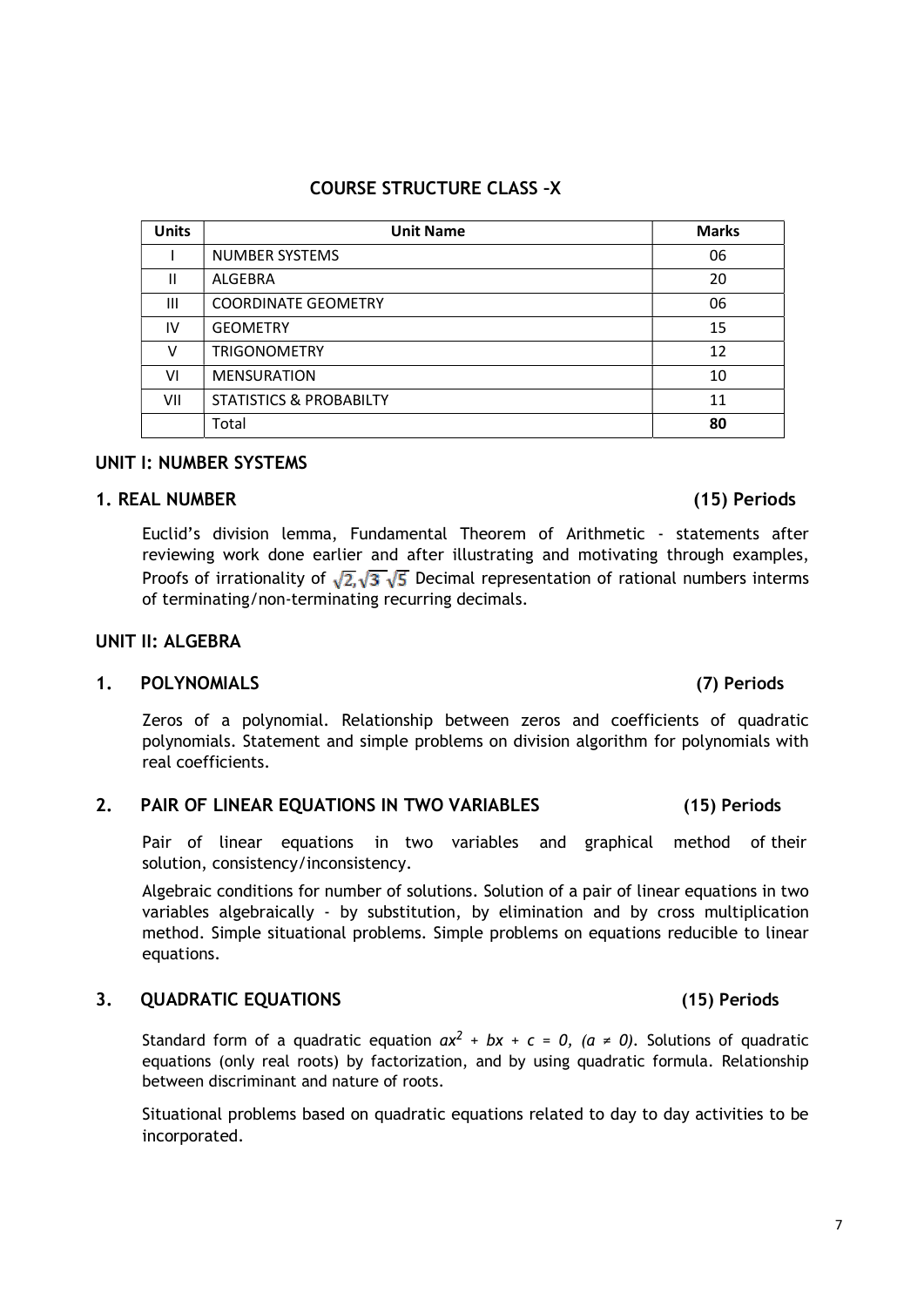## 4. ARITHMETIC PROGRESSIONS (8) Periods

Motivation for studying Arithmetic Progression Derivation of the n<sup>th</sup> term and sum of the first n terms of A.P. and their application in solving daily life problems.

### UNIT III: COORDINATE GEOMETRY

## 1. LINES (In two-dimensions) (14) Periods

Review: Concepts of coordinate geometry, graphs of linear equations. Distance formula. Section formula (internal division). Area of a triangle.

## UNIT IV: GEOMETRY

## 1. TRIANGLES (15) Periods

Definitions, examples, counter examples of similar triangles.

- 1. (Prove) If a line is drawn parallel to one side of a triangle to intersect the other two sides in distinct points, the other two sides are divided in the same ratio.
- 2. (Motivate) If a line divides two sides of a triangle in the same ratio, the line is parallel to the third side.
- 3. (Motivate) If in two triangles, the corresponding angles are equal, their corresponding sides are proportional and the triangles are similar.
- 4. (Motivate) If the corresponding sides of two triangles are proportional, their corresponding angles are equal and the two triangles are similar.
- 5. (Motivate) If one angle of a triangle is equal to one angle of another triangle and the sides including these angles are proportional, the two triangles are similar.
- 6. (Motivate) If a perpendicular is drawn from the vertex of the right angle of a right triangle to the hypotenuse, the triangles on each side of the perpendicular are similar to the whole triangle and to each other.
- 7. (Prove) The ratio of the areas of two similar triangles is equal to the ratio of the squares of their corresponding sides.
- 8. (Prove) In a right triangle, the square on the hypotenuse is equal to the sum of the squares on the other two sides.
- 9. (Prove) In a triangle, if the square on one side is equal to sum of the squares on the other two sides, the angles opposite to the first side is a right angle.

## 2. CIRCLES (8) Periods

Tangent to a circle at, point of contact

- 1. (Prove) The tangent at any point of a circle is perpendicular to the radius through the point of contact.
- 2. (Prove) The lengths of tangents drawn from an external point to a circle are equal.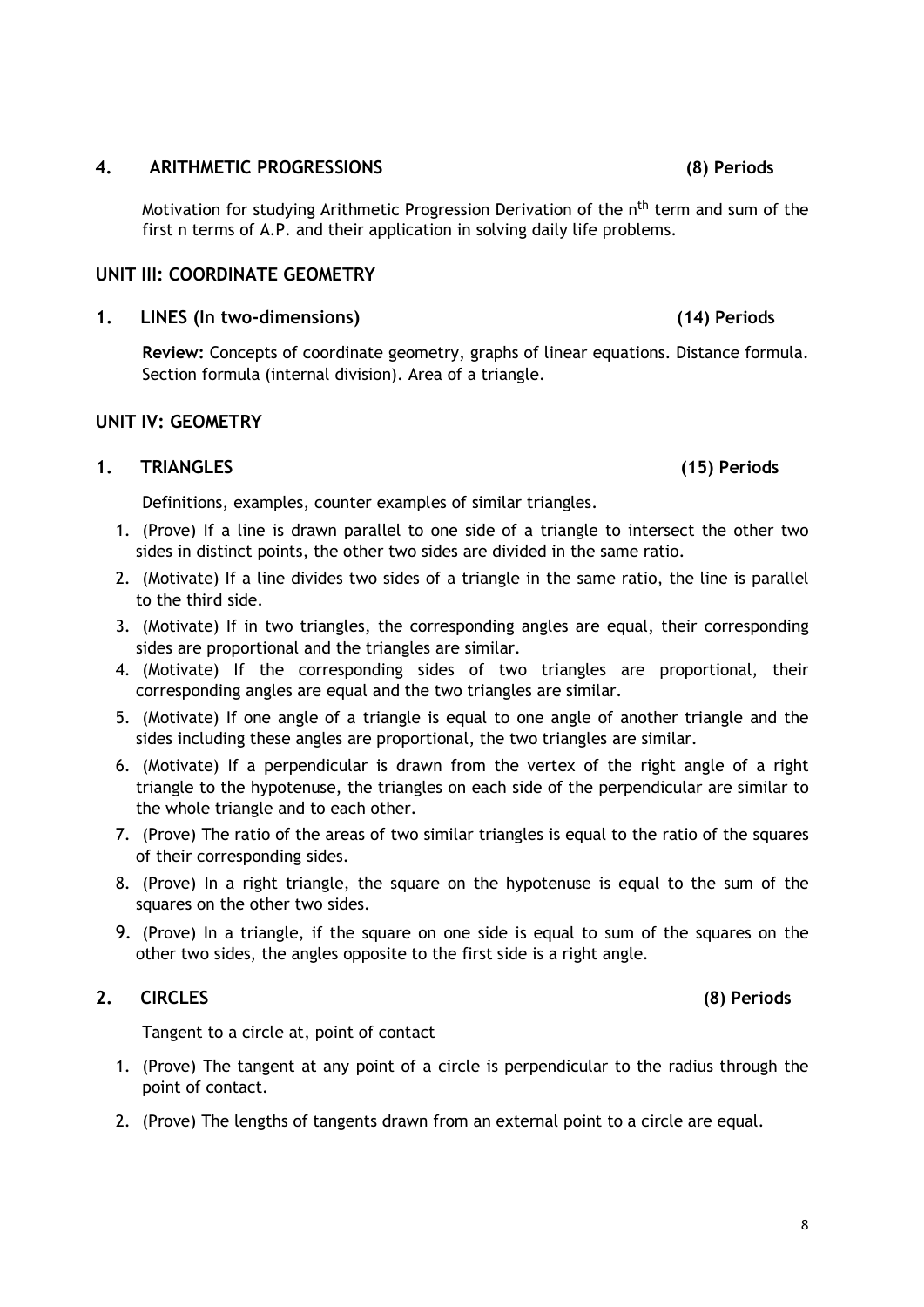### 3. CONSTRUCTIONS (8) Periods

- 1. Division of a line segment in a given ratio (internally).
- 2. Tangents to a circle from a point outside it.
- 3. Construction of a triangle similar to a given triangle.

### UNIT V: TRIGONOMETRY

### 1. INTRODUCTION TO TRIGONOMETRY (10) Periods

Trigonometric ratios of an acute angle of a right-angled triangle. Proof of their existence (well defined); motivate the ratios whichever are defined at  $0<sub>e</sub>$  and  $90<sub>e</sub>$ . Values of the trigonometric ratios of  $30^0$ , 45<sup>0</sup> and 60<sup>0</sup>. Relationships between the ratios.

### 2. TRIGONOMETRIC IDENTITIES (15) Periods

Proof and applications of the identity  $sin^2 A + cos^2 A = 1$ . Only simple identities to be given.Trigonometric ratios of complementary angles.

## 3. HEIGHTS AND DISTANCES: Angle of elevation, Angle of Depression. (8) Periods

Simple problems on heights and distances. Problems should not involve more than two right triangles. Angles of elevation / depression should be only 30°, 45°, 60°.

### UNIT VI: MENSURATION

## 1. AREAS RELATED TO CIRCLES (12) Periods

Motivate the area of a circle; area of sectors and segments of a circle. Problems based on areas and perimeter / circumference of the above said plane figures. (In calculating area of segment of a circle, problems should be restricted to central angle of  $60^{\circ}$ , 90 $^{\circ}$ and 120° only. Plane figures involving triangles, simple quadrilaterals and circle should be taken.)

## 2. SURFACE AREAS AND VOLUMES (12) Periods

- 1. Surface areas and volumes of combinations of any two of the following: cubes, cuboids, spheres, hemispheres and right circular cylinders/cones. Frustum of a cone.
- 2. Problems involving converting one type of metallic solid into another and other mixed problems. (Problems with combination of not more than two different solids be taken).

## UNIT VII: STATISTICS AND PROBABILITY

### 1. STATISTICS (18) Periods

Mean, median and mode of grouped data (bimodal situation to be avoided). Cumulative frequency graph.

## 2. PROBABILITY (10) Periods

Classical definition of probability. Simple problems on finding the probability of an event.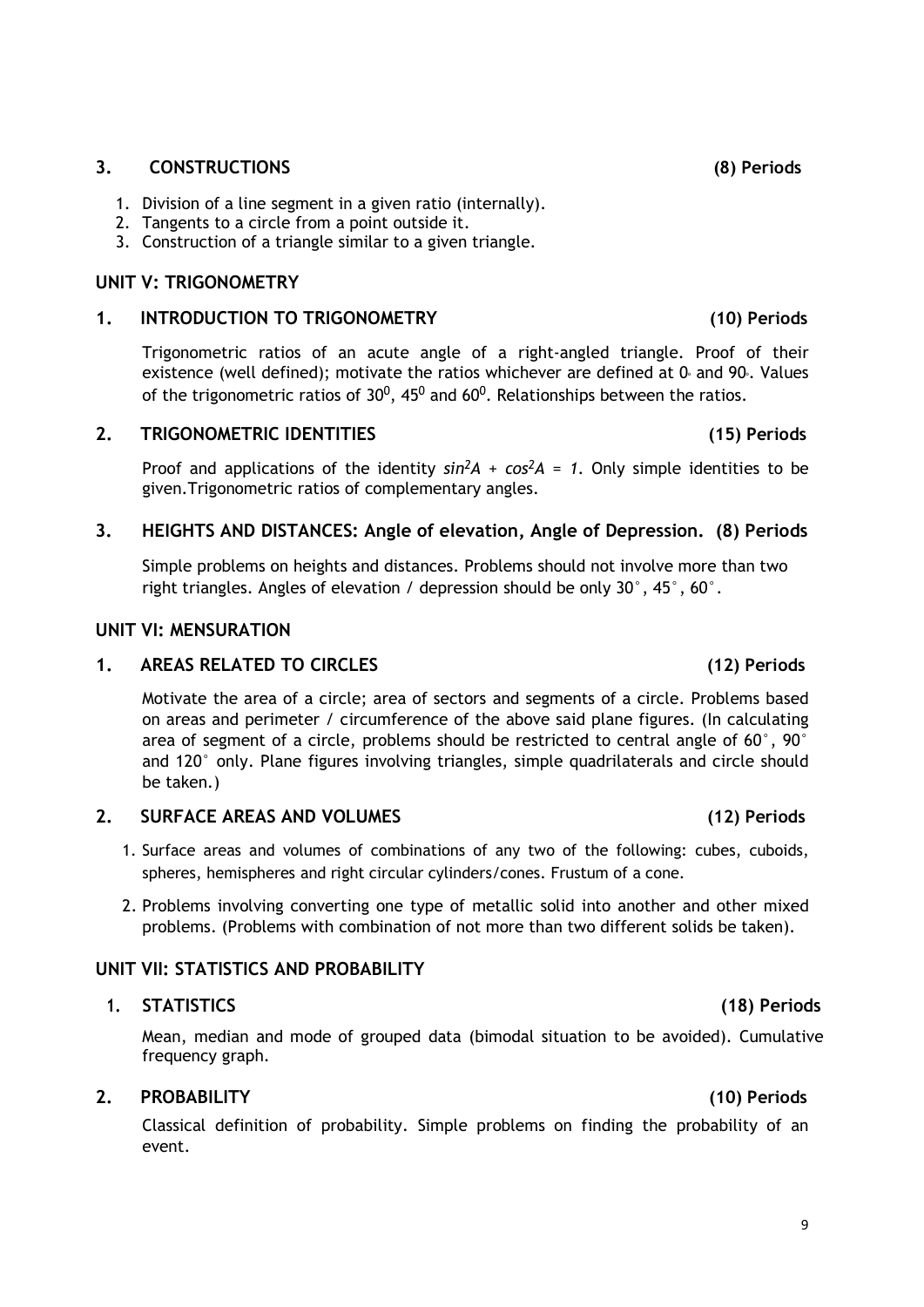## MATHEMATICS-Standard QUESTION PAPER DESIGN CLASS – X (2020-21)

# Time : 3 Hours Max. Marks: 80

| S.<br>No. | <b>Typology of Questions</b>                                                                                                                                                                                                                                                                                                                                                                                                                                                  | Total<br>Marks | $\frac{0}{0}$<br>Weightage<br>(approx.) |
|-----------|-------------------------------------------------------------------------------------------------------------------------------------------------------------------------------------------------------------------------------------------------------------------------------------------------------------------------------------------------------------------------------------------------------------------------------------------------------------------------------|----------------|-----------------------------------------|
| 1         | <b>Remembering:</b> Exhibit memory of previously learned material by<br>recalling facts, terms, basic concepts, and answers.<br><b>Understanding:</b> Demonstrate understanding of facts and ideas by<br>organizing, comparing, translating, interpreting, giving descriptions, and<br>stating main ideas                                                                                                                                                                     | 43             | 54                                      |
| 2         | <b>Applying:</b> Solve problems to new situations by applying acquired<br>knowledge, facts, techniques and rules in a different way.                                                                                                                                                                                                                                                                                                                                          | 19             | 24                                      |
| 3         | Analysing:<br>Examine and break information into parts by identifying motives or<br>causes. Make inferences and find evidence to support generalizations<br><b>Evaluating:</b><br>Present and defend opinions by making judgments about information,<br>validity of ideas, or quality of work based on a set of criteria.<br><b>Creating:</b><br>Compile information together in a different way by combining elements<br>in a new pattern or proposing alternative solutions | 18             | 22                                      |
|           | <b>Total</b>                                                                                                                                                                                                                                                                                                                                                                                                                                                                  | 80             | 100                                     |

| <b>INTERNAL ASSESSMENT</b>                                          | <b>20 MARKS</b> |
|---------------------------------------------------------------------|-----------------|
| Pen Paper Test and Multiple Assessment (5+5)                        | 10 Marks        |
| Portfolio                                                           | 05 Marks        |
| Lab Practical (Lab activities to be done from the prescribed books) | 05 Marks        |